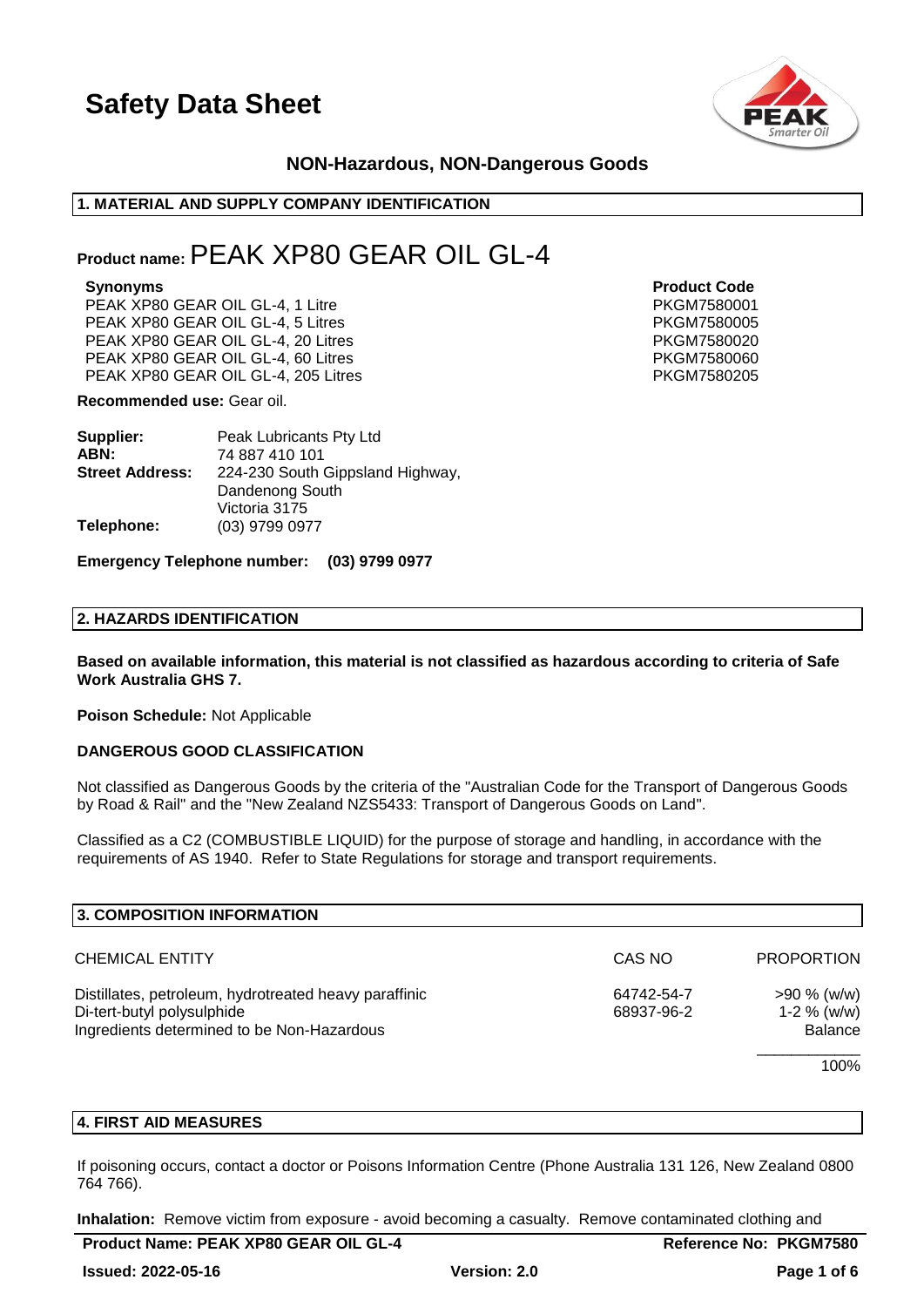

loosen remaining clothing. Allow patient to assume most comfortable position and keep warm. Keep at rest until fully recovered. Seek medical advice if effects persist.

**Skin Contact:** If skin or hair contact occurs, remove contaminated clothing and flush skin and hair with running water. If swelling, redness, blistering or irritation occurs seek medical assistance.

**Eye contact:** If in eyes wash out immediately with water. In all cases of eye contamination it is a sensible precaution to seek medical advice.

**Ingestion:** Rinse mouth with water. If swallowed, do NOT induce vomiting. Give a glass of water to drink. Never give anything by the mouth to an unconscious patient. If vomiting occurs give further water. Seek medical advice.

**PPE for First Aiders:** Wear safety shoes, overalls, gloves, safety glasses. Available information suggests that gloves made from nitrile rubber should be suitable for intermittent contact. However, due to variations in glove construction and local conditions, the user should make a final assessment. Always wash hands before smoking, eating, drinking or using the toilet. Wash contaminated clothing and other protective equipment before storing or re-using.

**Notes to physician:** Treat symptomatically.

### **5. FIRE FIGHTING MEASURES**

**Hazchem Code:** Not applicable.

**Suitable extinguishing media:** If material is involved in a fire use water fog (or if unavailable fine water spray), alcohol resistant foam, standard foam, dry agent (carbon dioxide, dry chemical powder).

**Specific hazards:** Combustible liquid.

**Fire fighting further advice:** On burning or decomposing may emit toxic fumes. Fire fighters to wear selfcontained breathing apparatus and suitable protective clothing if risk of exposure to vapour or products of combustion or decomposition.

### **6. ACCIDENTAL RELEASE MEASURES**

### **SMALL SPILLS**

Wear protective equipment to prevent skin and eye contamination. Avoid inhalation of vapours or dust. Wipe up with absorbent (clean rag or paper towels). Collect and seal in properly labelled containers or drums for disposal.

### **LARGE SPILLS**

Clear area of all unprotected personnel. Slippery when spilt. Avoid accidents, clean up immediately. Wear protective equipment to prevent skin and eye contamination and the inhalation of vapours. Work up wind or increase ventilation. Contain - prevent run off into drains and waterways. Use absorbent (soil, sand or other inert material). Collect and seal in properly labelled containers or drums for disposal. If contamination of crops, sewers or waterways has occurred advise local emergency services.

### **Dangerous Goods - Initial Emergency Response Guide No:** Not applicable

### **7. HANDLING AND STORAGE**

**Handling:** Avoid eye contact and repeated or prolonged skin contact. Avoid inhalation of vapour, mist or aerosols.

**Storage:** Store in a cool, dry, well-ventilated place and out of direct sunlight. Store away from foodstuffs. Store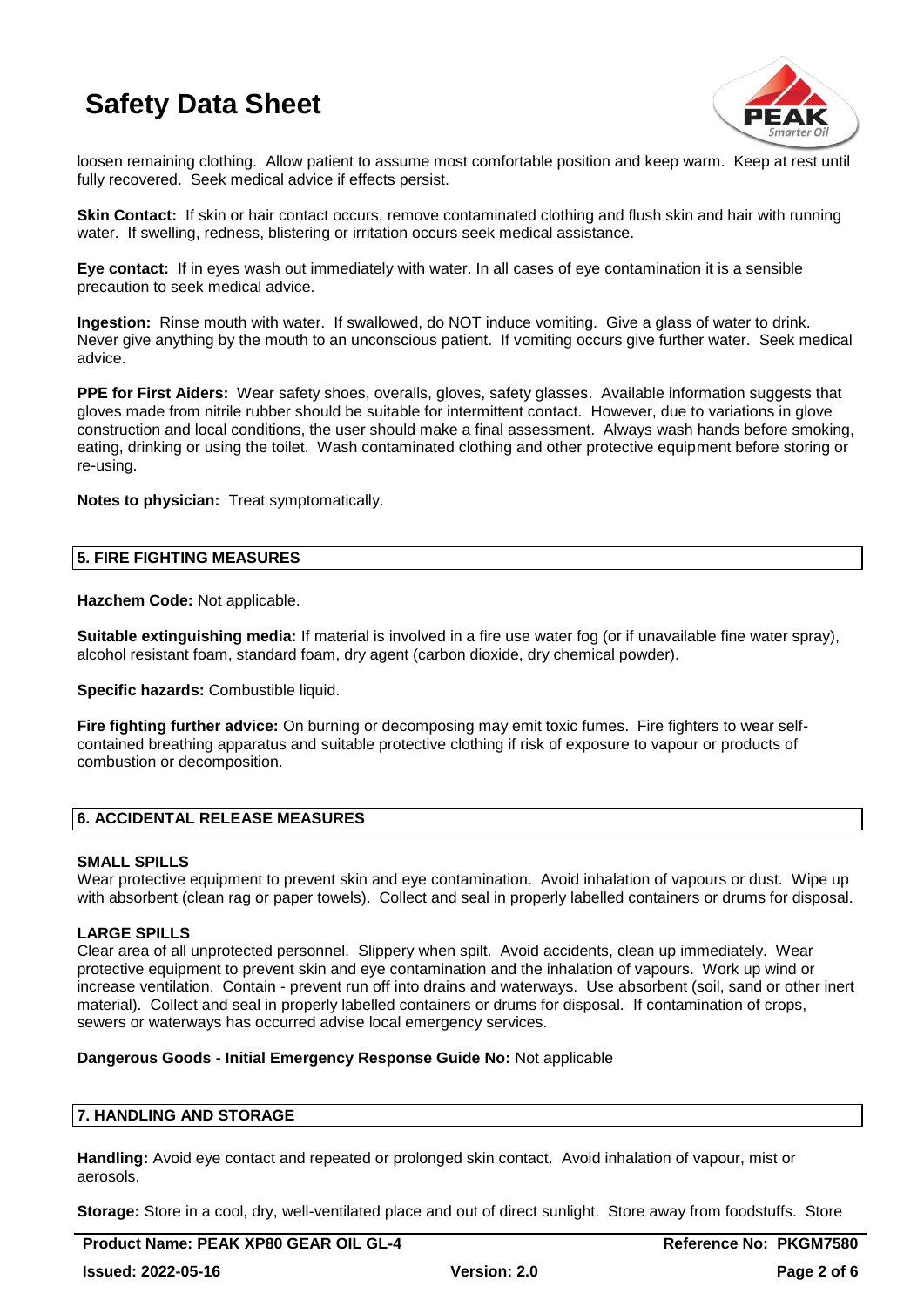

away from incompatible materials described in Section 10. Store away from sources of heat and/or ignition. Keep container standing upright. Keep containers closed when not in use - check regularly for leaks.

Classified as a C2 (COMBUSTIBLE LIQUID) for the purpose of storage and handling, in accordance with the requirements of AS 1940. Refer to State Regulations for storage and transport requirements.

### **8. EXPOSURE CONTROLS / PERSONAL PROTECTION**

**National occupational exposure limits:** No value assigned for this specific material by Safe Work Australia.

**Biological Limit Values:** As per the "National Model Regulations for the Control of Workplace Hazardous Substances (Safe Work Australia)" the ingredients in this material do not have a Biological Limit Allocated.

**Engineering Measures:** Natural ventilation should be adequate under normal use conditions.

**Personal Protection Equipment:** SAFETY SHOES, OVERALLS, GLOVES, SAFETY GLASSES.

Personal protective equipment (PPE) must be suitable for the nature of the work and any hazard associated with the work as identified by the risk assessment conducted.

Wear safety shoes, overalls, gloves, safety glasses. Available information suggests that gloves made from nitrile rubber should be suitable for intermittent contact. However, due to variations in glove construction and local conditions, the user should make a final assessment. Always wash hands before smoking, eating, drinking or using the toilet. Wash contaminated clothing and other protective equipment before storing or re-using.

**Hygiene measures:** Keep away from food, drink and animal feeding stuffs. When using do not eat, drink or smoke. Wash hands prior to eating, drinking or smoking. Avoid contact with clothing. Avoid eye contact and repeated or prolonged skin contact. Avoid inhalation of vapour, mist or aerosols. Ensure that eyewash stations and safety showers are close to the workstation location.

### **9. PHYSICAL AND CHEMICAL PROPERTIES**

| <b>Material Family:</b><br>Form:<br>Colour:<br>Odour:                                                                                                                                                                                                                                     | Lubricant<br>Oily Liquid<br><b>Light Amber</b><br>Characteristic |                                                                                                                        |
|-------------------------------------------------------------------------------------------------------------------------------------------------------------------------------------------------------------------------------------------------------------------------------------------|------------------------------------------------------------------|------------------------------------------------------------------------------------------------------------------------|
| Solubility in water:<br>Density:<br><b>Relative Vapour Density (air=1):</b><br>Vapour Pressure (20 °C):<br>Flash Point (°C):<br><b>Flammability Limits (%):</b><br><b>Autoignition Temperature (°C):</b><br>Melting Point/Range (°C):<br>pH:<br><b>Viscosity:</b><br>Total VOC (g/Litre): |                                                                  | Insoluble<br>0.860 g/mL $@$ 15°C<br>N Av<br>N App<br>>20.5<br>N Av<br>N Av<br>N Av<br>N App<br>9.8 cSt @ 100°C<br>N Av |

(Typical values only - consult specification sheet)  $N Av = Not available, N App = Not applicable$ 

### **10. STABILITY AND REACTIVITY**

**Chemical stability:** This material is thermally stable when stored and used as directed.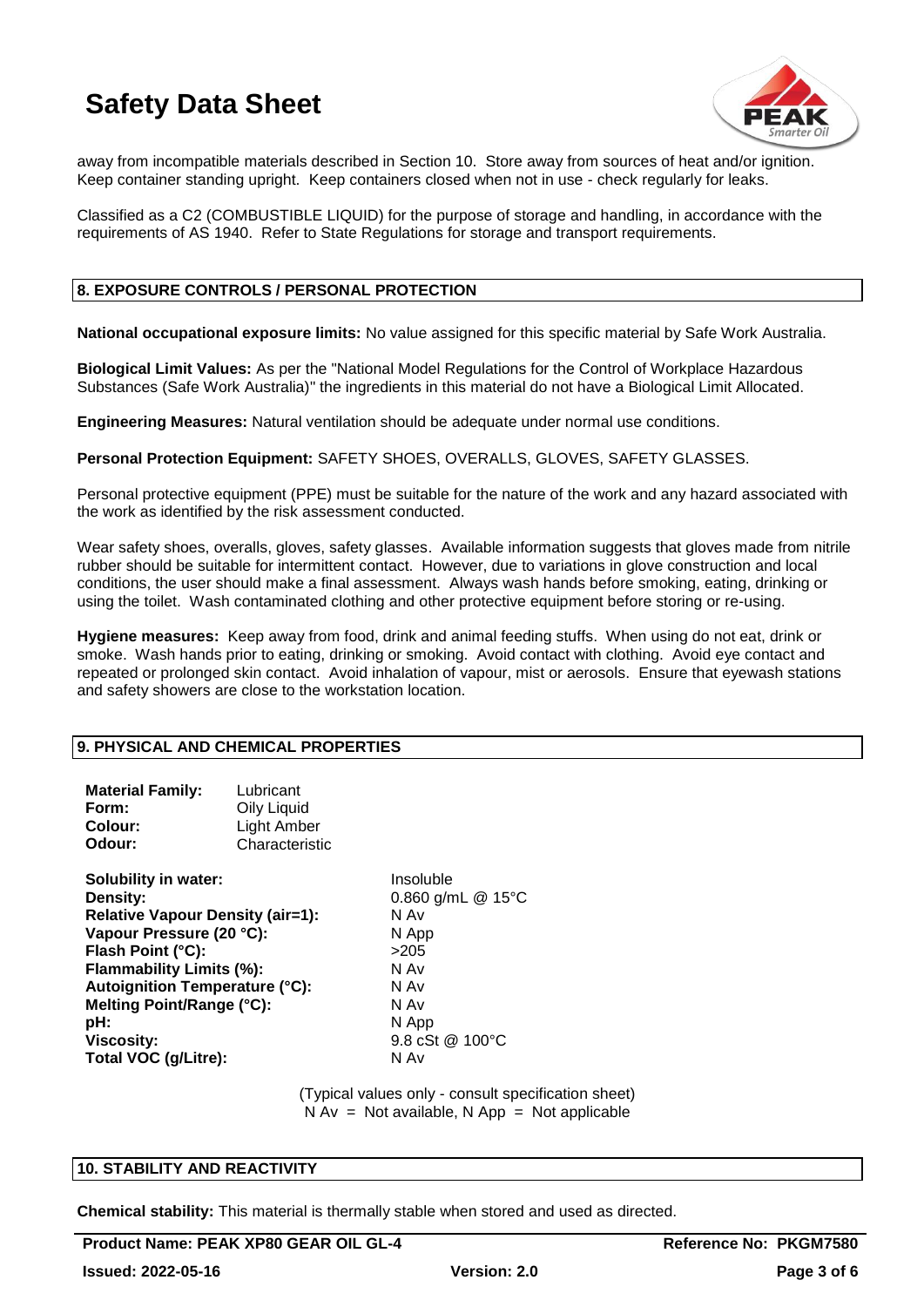

**Conditions to avoid:**

**Incompatible materials:** Oxidising agents.

**Hazardous decomposition products:** Oxides of carbon and nitrogen, smoke and other toxic fumes.

**Hazardous reactions:** No known hazardous reactions.

### **11. TOXICOLOGICAL INFORMATION**

No adverse health effects expected if the product is handled in accordance with this Safety Data Sheet and the product label. Symptoms or effects that may arise if the product is mishandled and overexposure occurs are:

### **Acute Effects**

**Inhalation:** Material may be an irritant to mucous membranes and respiratory tract.

**Skin contact:** Contact with skin may result in irritation.

**Ingestion:** Swallowing can result in nausea, vomiting and irritation of the gastrointestinal tract.

**Eye contact:** May be an eye irritant.

### **Acute toxicity**

**Inhalation:** This material has been classified as not hazardous for acute inhalation exposure. Acute toxicity estimate (based on ingredients):  $LC_{50} > 20.0$  mg/L for vapours or  $LC_{50} > 5.0$  mg/L for dust and mist.

**Skin contact:** This material has been classified as not hazardous for acute dermal exposure. Acute toxicity estimate (based on ingredients):  $LD_{50} > 2,000$  mg/Kg bw

**Ingestion:** This material has been classified as not hazardous for acute ingestion exposure. Acute toxicity estimate (based on ingredients):  $LD_{50} > 2,000$  mg/Kg bw

**Corrosion/Irritancy:** Eye: this material has been classified as not corrosive or irritating to eyes. Skin: this material has been classified as not corrosive or irritating to skin.

**Sensitisation:** Inhalation: this material has been classified as not a respiratory sensitiser. Skin: this material has been classified as not a skin sensitiser.

**Aspiration hazard:** This material has been classified as not an aspiration hazard.

**Specific target organ toxicity (single exposure):** This material has been classified as not a specific hazard to target organs by a single exposure.

### **Chronic Toxicity**

**Mutagenicity:** This material has been classified as not a mutagen.

**Carcinogenicity:** This material has been classified as not a carcinogen.

**Reproductive toxicity (including via lactation):** This material has been classified as not a reproductive toxicant.

**Specific target organ toxicity (repeat exposure):** This material has been classified as not a specific hazard to target organs by repeat exposure.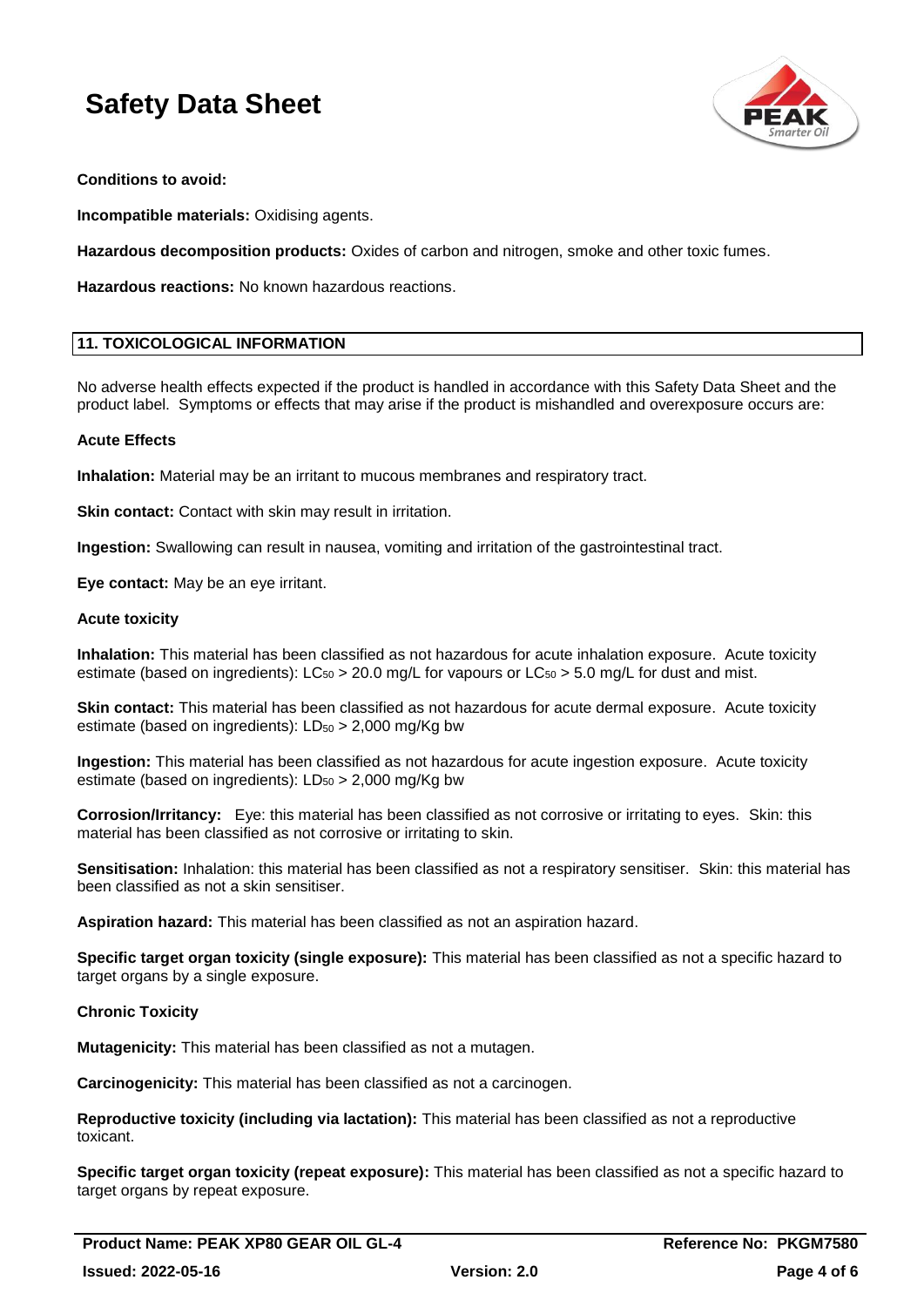

### **12. ECOLOGICAL INFORMATION**

Avoid contaminating waterways.

**Acute aquatic hazard:** This material has been classified as not hazardous for acute aquatic exposure. Acute toxicity estimate (based on ingredients): > 100 mg/L

**Long-term aquatic hazard:** This material has been classified as not hazardous for chronic aquatic exposure. Non-rapidly or rapidly degradable substance for which there are adequate chronic toxicity data available OR in the absence of chronic toxicity data, Acute toxicity estimate (based on ingredients): >100 mg/L, where the substance is not rapidly degradable and/or BCF  $\lt$  500 and/or log  $K_{ow} \lt$  4.

**Ecotoxicity:** No information available.

**Persistence and degradability:** No information available.

**Bioaccumulative potential:** No information available.

**Mobility:** No information available.

### **13. DISPOSAL CONSIDERATIONS**

Persons conducting disposal, recycling or reclamation activities should ensure that appropriate personal protection equipment is used, see "Section 8. Exposure Controls and Personal Protection" of this SDS.

If possible material and its container should be recycled. If material or container cannot be recycled, dispose in accordance with local, regional, national and international Regulations.

### **14. TRANSPORT INFORMATION**

### **ROAD AND RAIL TRANSPORT**

Not classified as Dangerous Goods by the criteria of the "Australian Code for the Transport of Dangerous Goods by Road & Rail" and the "New Zealand NZS5433: Transport of Dangerous Goods on Land".

### **MARINE TRANSPORT**

Not classified as Dangerous Goods by the criteria of the International Maritime Dangerous Goods Code (IMDG Code) for transport by sea.

### **AIR TRANSPORT**

Not classified as Dangerous Goods by the criteria of the International Air Transport Association (IATA) Dangerous Goods Regulations for transport by air.

### **15. REGULATORY INFORMATION**

### **This material is not subject to the following international agreements:**

Montreal Protocol (Ozone depleting substances) The Stockholm Convention (Persistent Organic Pollutants) The Rotterdam Convention (Prior Informed Consent) Basel Convention (Hazardous Waste) International Convention for the Prevention of Pollution from Ships (MARPOL)

### **This material/constituent(s) is covered by the following requirements:**

The Standard for the Uniform Scheduling of Medicines and Poisons (SUSMP) established under the Therapeutic Goods Act (Commonwealth): Not Applicable.